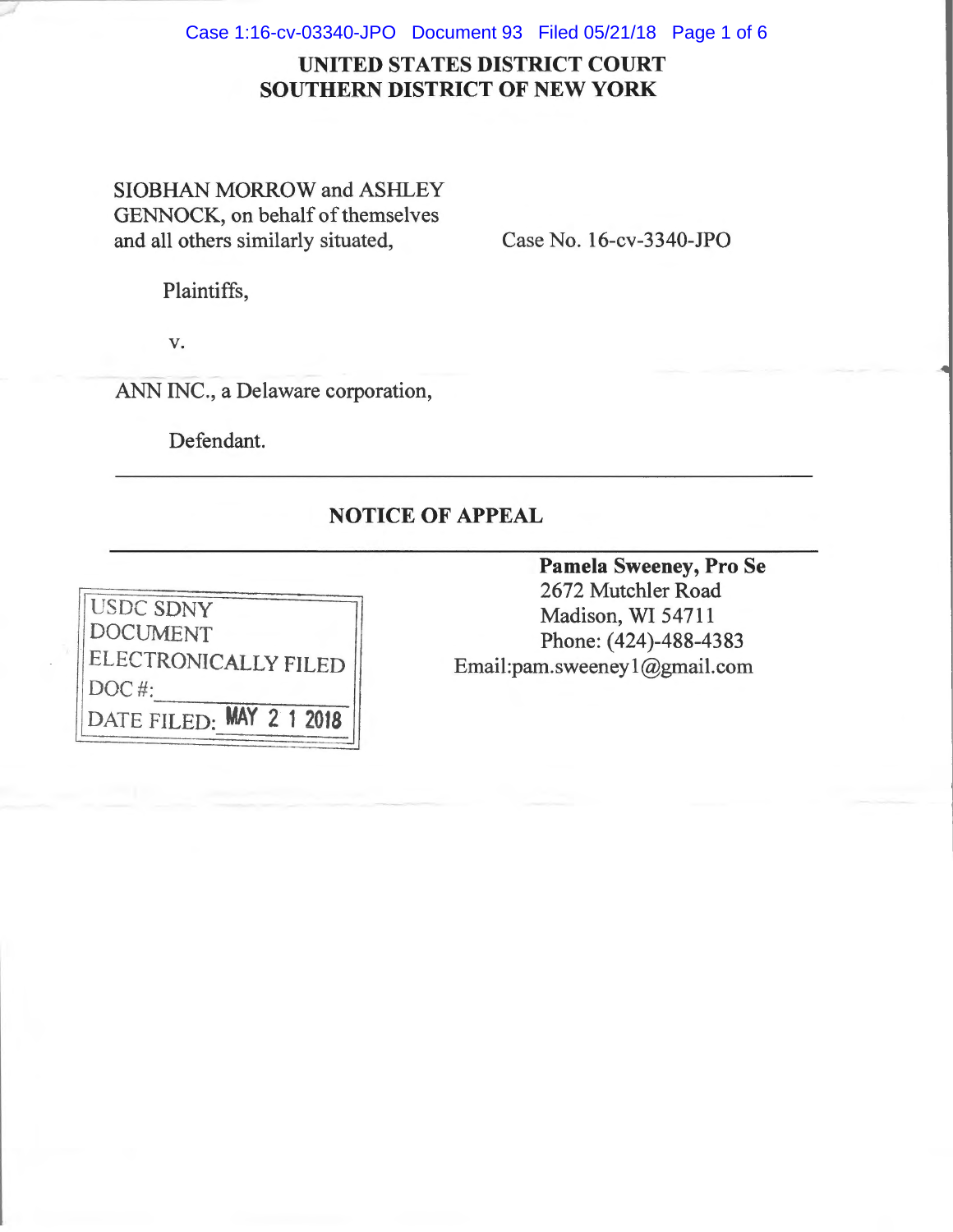Notice is hereby given that Pamela Sweeney, Pro Se ("Objector/ Appellant") appeals to the United States Court of Appeals for the Second Circuit from that certain Final Judgment entered in this action On April 25, 2018.

Objector/ Appellant also hereby appeals from any order or judgment approving the Class Settlement, class counsel's attorneys' fees or expenses, and/or incentive awards to class representatives, and any order or judgment naming or identifying this Objector/Appellant or the objection filed by this Objector/Appellant entered or signed subsequent to this Notice of Appeal, including any order striking the Objector/Appellant's objection.

Dated: May 7, 2018

Respectfully Submitted,

Pamela Sweeney, Pro Se 2672 Mutchler Roa Madison, WI 53711 Phone: (424)-488-4383 pam.sweeney l@gmail.com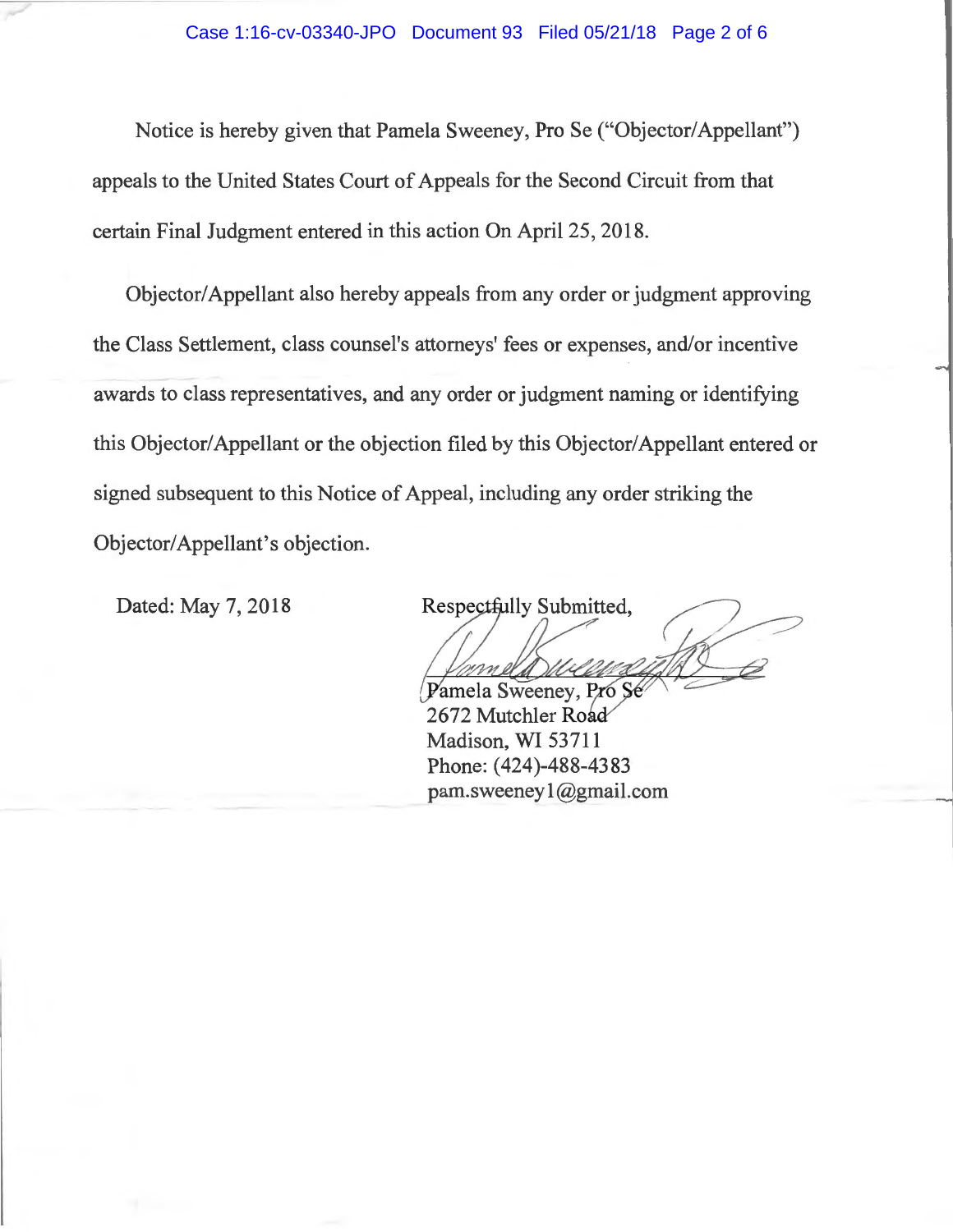## **CERTIFICATE OF SERVICE**

I hereby certify that on May 7, 2018 I caused to be filed this Notice of Appeal by having it mailed via U.S. First Class Mail to the Clerk of Courts of the United States District Court for the Southern District of New York the Clerk of Courts address included in the Legal Notice of Settlement in this action. The Clerk will file this Notice of Appeal in the CM/ECF system thus effectuating service of such filing on all CM/ECF registered attorneys in this case.<br>  $\int$  - and could be all the set of the set of the set of the set of the set of the set of the set of the set of the set of t

. Pro Se  $\mathbb{Z}$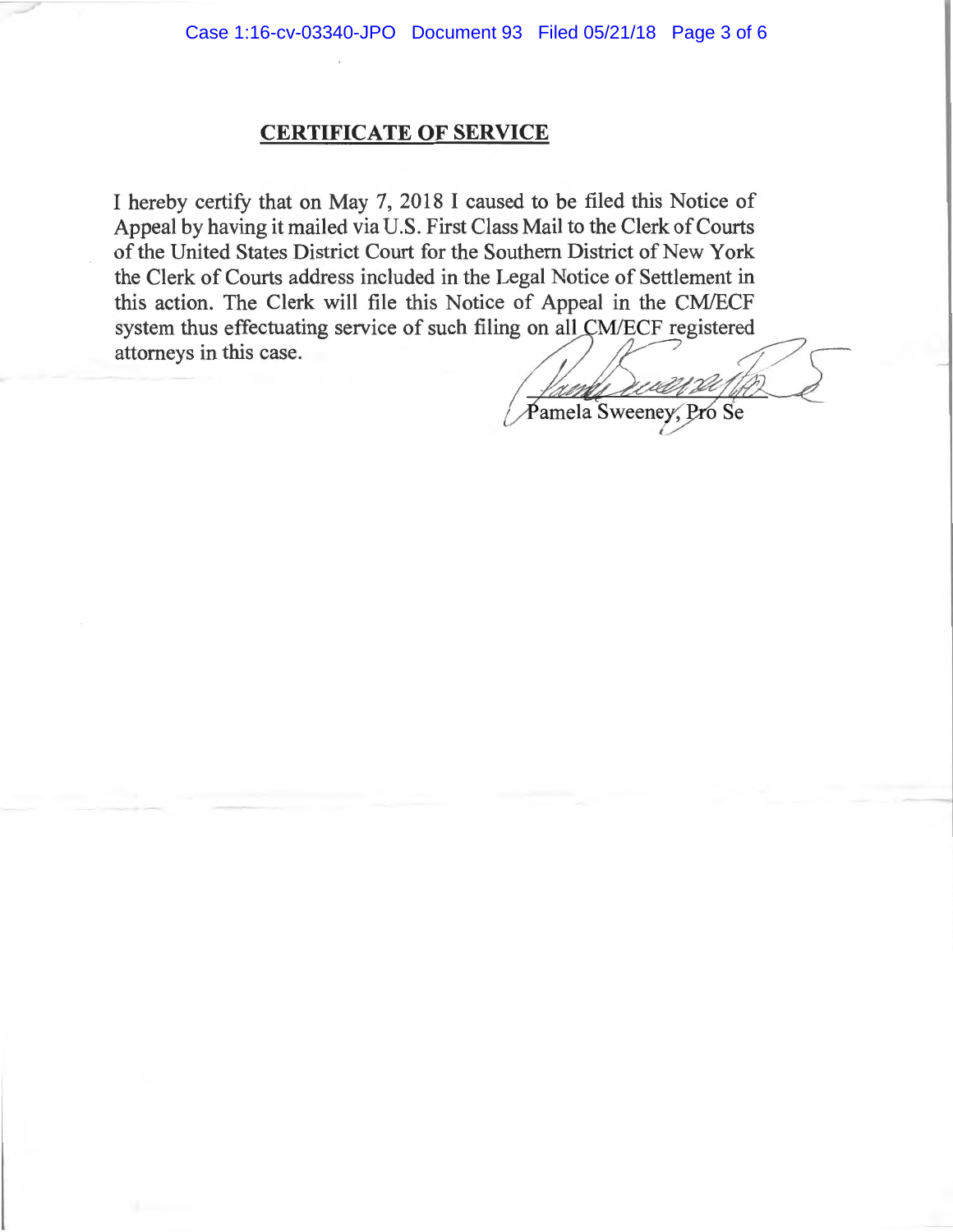UNITED STATES DISTRICT COURT SOUTHERN DISTRICT OF NEW YORK SIOBHAN MORROW and ASHLEY GENNOCK, on behalf of themselves and all others similarly situated, Plaintiffs, Docket No16-cv-3340-JPO

v.

NOTICE OF PRO SE APPEARANCE

 $\bigotimes$ OBUECICK

ANN INC., a Delaware corporation,

Defendant.

I hereby enter an appearance on my own behalf in this action and request:

(please check one option below)

 $\Box$  that all future correspondence be mailed to me at the address below, or

that all future correspondence be e-mailed to me at the e-mail address below. I have completed the attached Consent to Electronic Service.

I understand that if my address or e-mail address changes, I must immediately notify the Court and all parties.

|                                           |      |                        | Plaintiff<br>□<br>Defendant |
|-------------------------------------------|------|------------------------|-----------------------------|
|                                           |      |                        |                             |
| Pamela<br>Sweeney,<br>Pro Se Objector     |      |                        |                             |
| Name (Last, First, MI)                    |      |                        |                             |
| <b>Address</b>                            | City | State                  | Zip Code                    |
|                                           |      | pam.sweeney1@gmail.com |                             |
| e-mail address<br><b>Telephone Number</b> |      |                        |                             |
| $\ddot{\phantom{a}}$                      |      |                        |                             |
| Date                                      |      | Signature              |                             |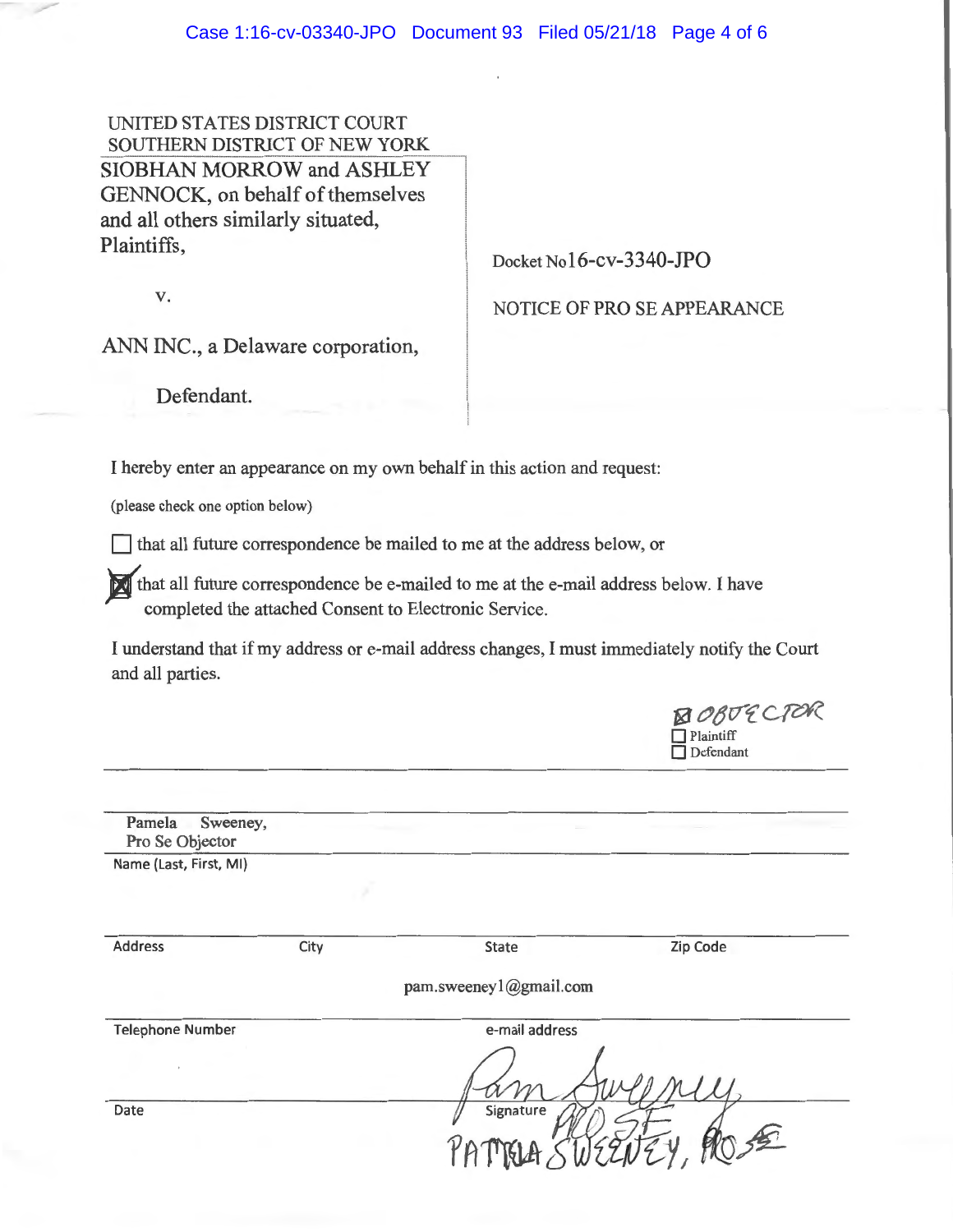**OKEAEK** RECORDS ASSES YORKING WANDOUT SIGNATION DÉDC-SOUTHERN NEW PORK<br>POTTER STEWART COURTHERES 14 HAY 2018 FM2 L MINAUKEE WI 530 Depents<br>21128 KOF COURT SWEENEY<br>2672 MUTCHLER RD<br>MABBON, WL 5324 温泉